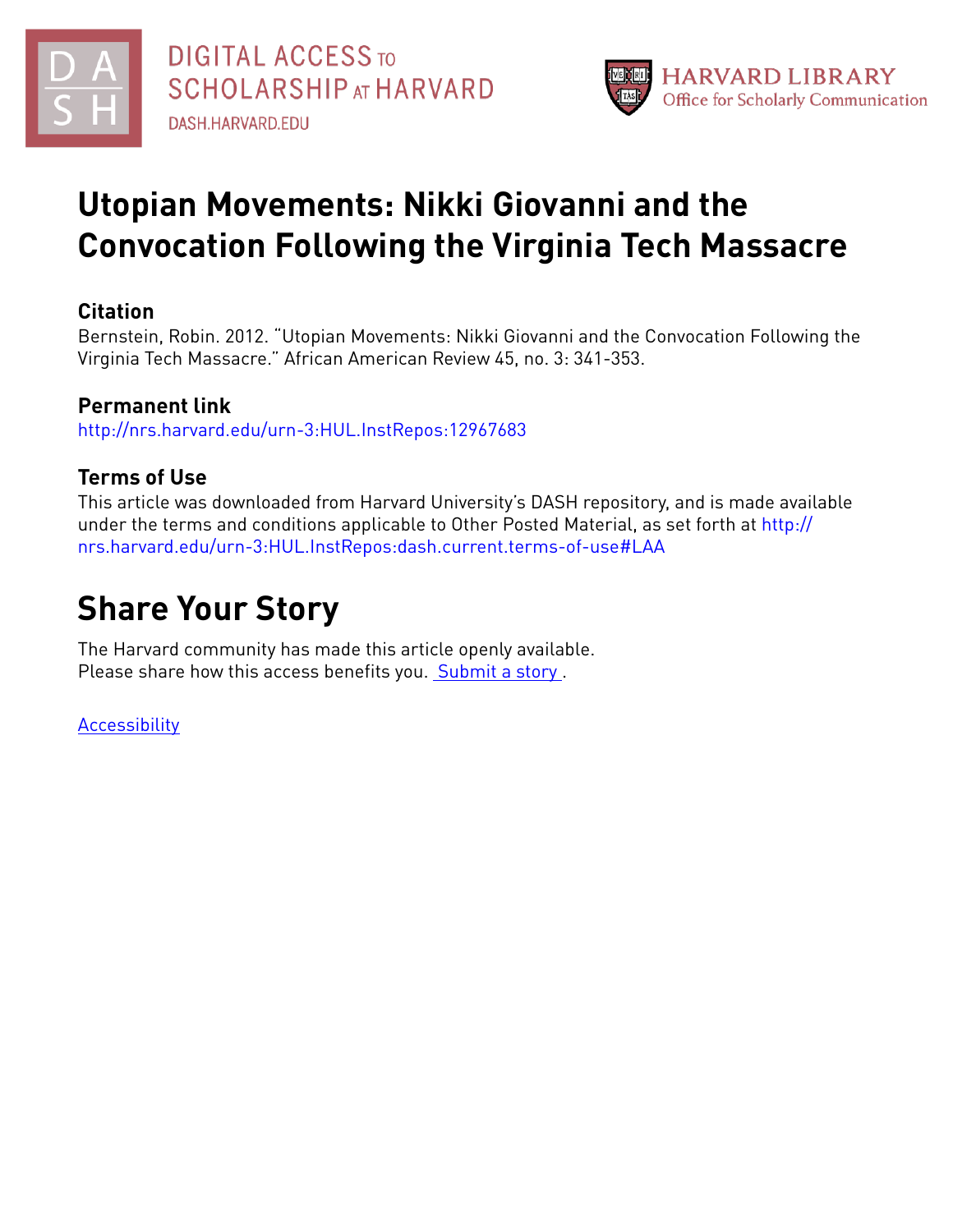

## **PROJECT MUSE®**

## **Utopian Movements: Nikki Giovanni and the Convocation Following the Virginia Tech Massacre**

Robin Bernstein

African American Review, Volume 45, Number 3, Fall 2012, pp. 341-353 (Article)

Published by The Johns Hopkins University Press



 $\rightarrow$  For additional information about this article <http://muse.jhu.edu/journals/afa/summary/v045/45.3.bernstein.html>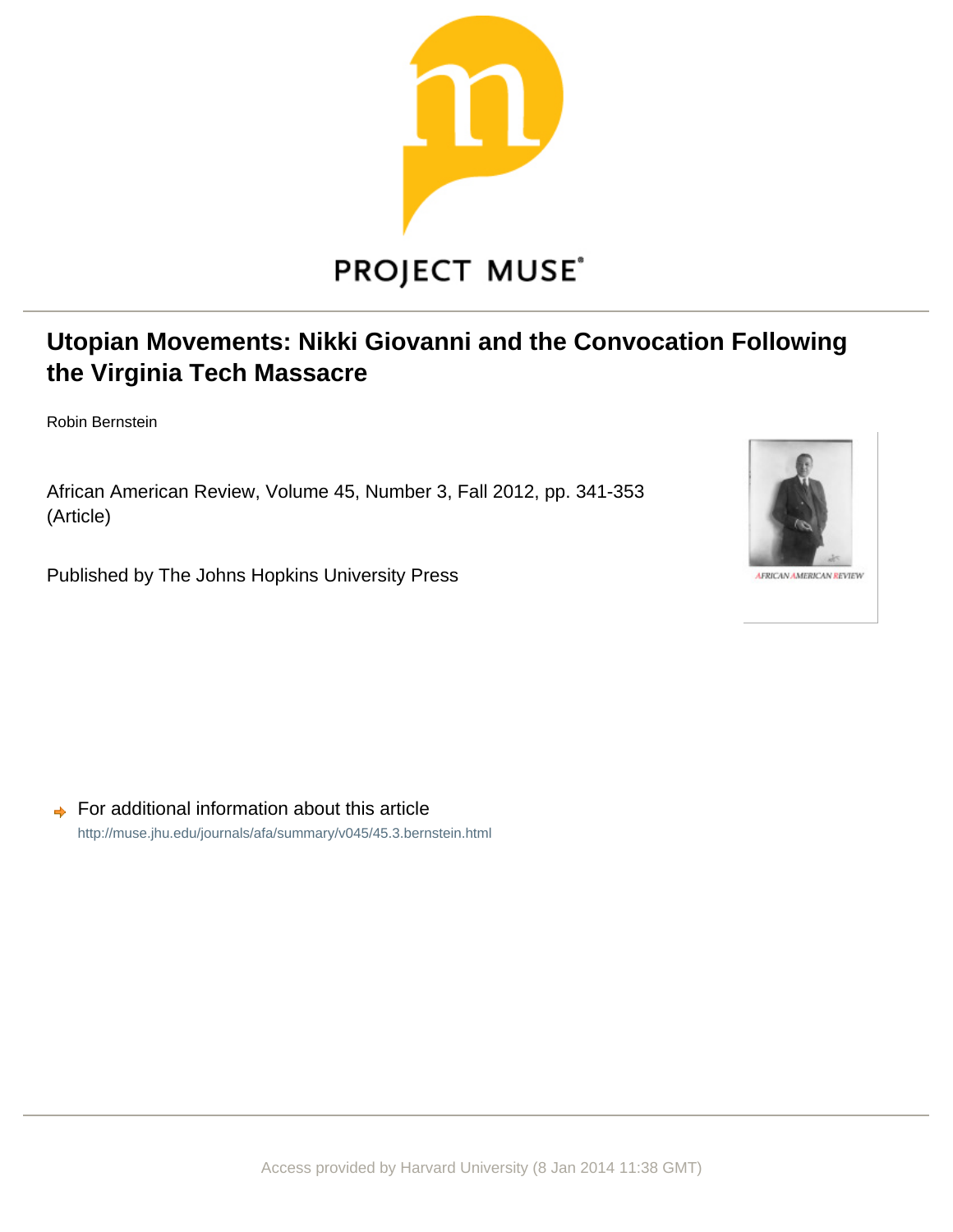## **Utopian Movements: Nikki Giovanni and the Convocation Following the Virginia Tech Massacre**

Each act, gesture, and movement is political. —Addison Gayle, Jr., *The Way of the New World* (1975)

The scenario seems implausible: in a rural sports arena, over ten thousand people of every stripe listen to a poem written by a black feminist, who recites it while wearing a tie and a suit with a masculine cut. Upon the conclusion of the woman's poem, the entire audience rise to their feet and cheer. The President of the United States is in the first row, and he too stands and cheers. Then, the audience mirrors the poet's defining action: acting in unison, the members of the audience spontaneously create and perform a poem, chanting it over and over.

This sequence of unlikely, even utopian events occurred on April 17, 2007 at the Convocation following the "Virginia Tech Massacre," in which student Seung-Hui Cho fatally gunned down thirty-two students and faculty members before ending his own life.<sup>1</sup> Nikki Giovanni, a luminary of the Black Arts Movement and a professor at Virginia Tech who had personally confronted Cho in the semesters before the shooting, read her poem "We Are Virginia Tech" to the over-capacity audience in Cassell Coliseum, which seats 10,052. At the poem's conclusion, the full house, including then-President George W. Bush, rose cheering and chanted, "Let's Go, Hokies!" In this context, the familiar sports chant "took on new meaning," as one local newspaper noted. The chant became a poem. And the audience members became poets, performing in alliance with a black feminist poet.<sup>2</sup>

These events became possible, this essay argues, because of the confluence of three factors: Giovanni's contribution to and inheritance from the Black Arts Movement (BAM), the physical space of the Coliseum, and finally, the interplay between what Giovanni said and showed and what she temporarily silenced and covered. By integrating these three elements, Giovanni coordinated a utopian performative (to use Jill Dolan's term) that was not felt or imagined as an idealized futurity but instead enacted in the present through collective bodily movement. The distinction between a utopia that is felt or imagined and one that is enacted through collective movement is important, I argue, because the latter solves key problems confronted both by the BAM forty years ago, and by performance scholars today. And with this movement-based utopian performance in the Cassell Coliseum, a queerly dressed poet not only united the Virginia Tech campus in its moment of crisis, but also triumphed over the President of the United States.

### **Terrors**

ost mass murderers in the United States have been white men who have been privileged to remain racially unmarked. Seung-Hui Cho, however, was instantly and overwhelmingly defined in the media by his race and national origins. Lucinda Roy, then chair of the department of English at Virginia Tech, argued that persistent mention of Cho's "ethnicity . . . suggested that it could be construed as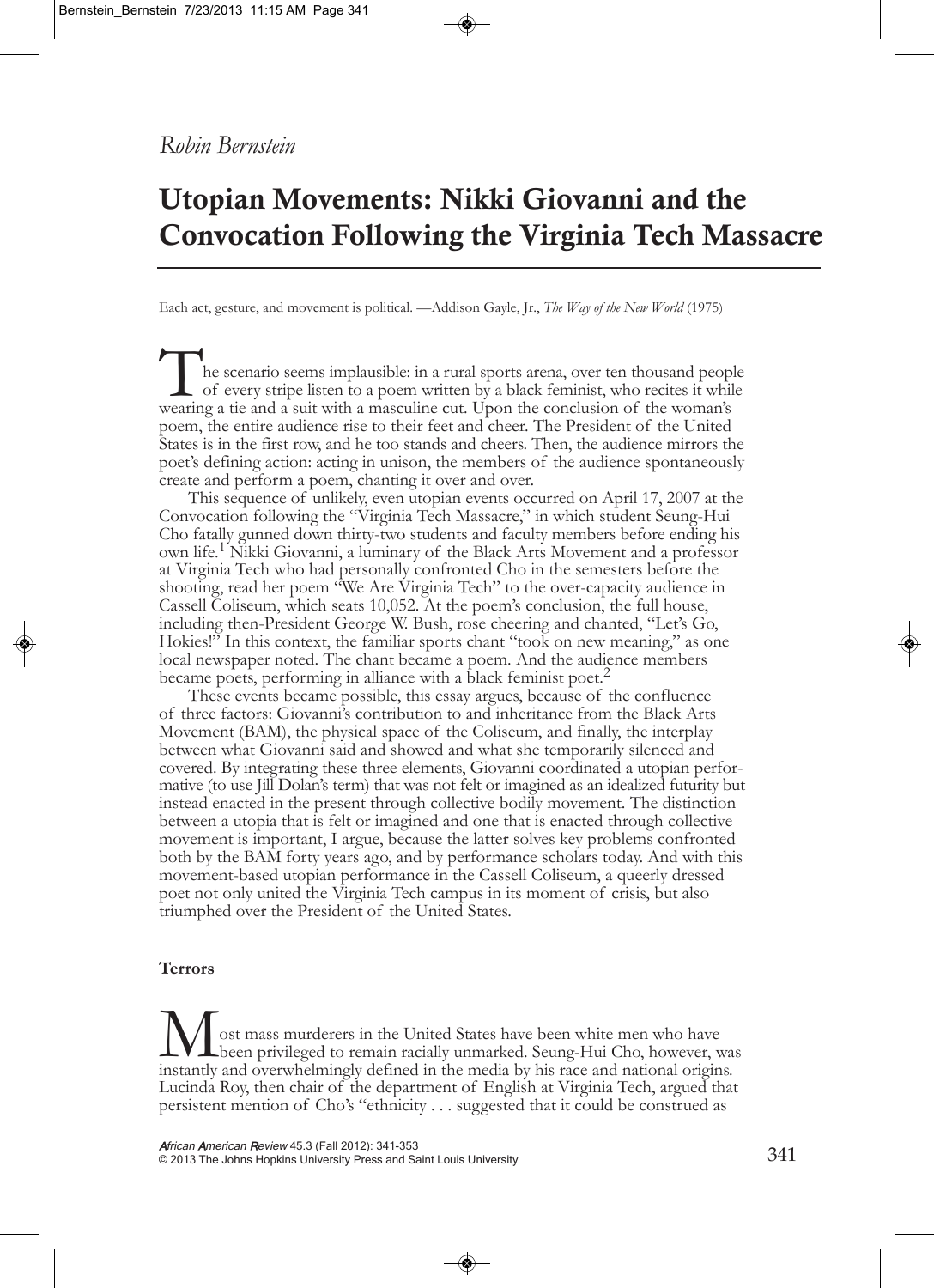a clue to his perverse behavior, or as something we needed to purge" (Roy 262). SuChin Pak, a writer for MTV.com, noted similarly that the persistent description of Cho as a "Korean national" suggested that "somehow Cho's place of birth, his immigrant status, has something to do with the massacre" (qtd. in Roy 261). Roy described racism immediately following the shooting as "potentially explosive" because "it was fed both by those intent upon promoting racial tension, and by those who failed to understand that continually identifying a killer in terms of his ethnicity could lead people to conclude that all those of Asian descent were suspect" (Roy 261-62). In response to these dangers, the Asian American Journalists Association (AAJA) issued a statement:

As coverage of the Virginia Tech shooting continues to unfold, the AAJA urges all media to avoid using racial identifiers unless there is a compelling or germane reason. . . . The effect of mentioning race can be powerfully harmful. It can subject people to unfair treatment based simply on skin color and heritage. (qtd. in Roy 260-61)

But as Roy notes, this "plea went largely unheeded" (261). Lyu Boaz, a Korean American student at Virginia Tech, told the *New York Times* that his parents, fearing hate crimes, had asked him to leave campus and that "parents of other Korean-American students were preparing to pick up their children . . . and take them home" (Dewan and Broder). Such fears were warranted: soon after the shooting, Asian and Asian American students at Virginia Tech "reported random incidents" presumably perpetrated by students of non-Asian descent—"of name-calling, threat-making, and even occasional fist-throwing against them" (Luke 14).

When Nikki Giovanni stepped onto the floor of the Cassell Coliseum the day after the shooting, then, the atmosphere was not only one of shock and grief but also one of ongoing terror. The possibility of xenophobic, racist violence overwhelming the Virginia Tech campus was utterly real and terrifyingly palpable.

The poet who took the stage at this precarious moment knew Cho well. As a student in Giovanni's creative writing class, Cho had written violent and sexually aggressive poetry, refused to speak or to remove his hat and sunglasses, and surreptitiously photographed women's legs from below his desk. Giovanni assessed Cho as "an evil presence" and demanded that he withdraw from the class (Macy). When Cho refused, Lucinda Roy agreed to tutor him individually in her office. Roy, like Giovanni, considered Cho a serious physical threat: during the tutoring sessions, Roy's assistant always remained close by and alert, ready to call campus security if Roy uttered a prearranged code word (Fernandez and Santora). When Giovanni first heard on the radio that a then-unidentified Virginia Tech student had killed thirty-two people, she immediately intuited that the shooter was Cho. "Ginney," she said to Virginia Fowler, Giovanni's longtime partner and colleague in Virginia Tech's department of English, "I know who did this" (Macy). Giovanni, an antiracist activist who by 2007 had published more than a dozen volumes of poetry and had cut ten spoken-word albums devoted to black experience and politics, and who was then the winner of three NAACP Image Awards (she has since won two more), could not have been unaware of the racism and xenophobia that imperiled the Virginia Tech community in which she had taught since 1987.

Giovanni wrote the poem "We Are Virginia Tech" in one sitting on the night of the shooting for performance at the Convocation the following day. Giovanni was initially dissatisfied with her poem, which she then considered "pedestrian." She went to bed with hopes of rewriting in the morning, but when morning came, she revised only by crossing out one line. She put on her favorite black suit and tie, diamond-stud earrings she had inherited from her mother, and a large rhinestone pin that read HOKIES, the term for Virginia Tech's athletic teams and campus community. But she did not approach the floor of the Coliseum full of confidence. She was terrified (Macy).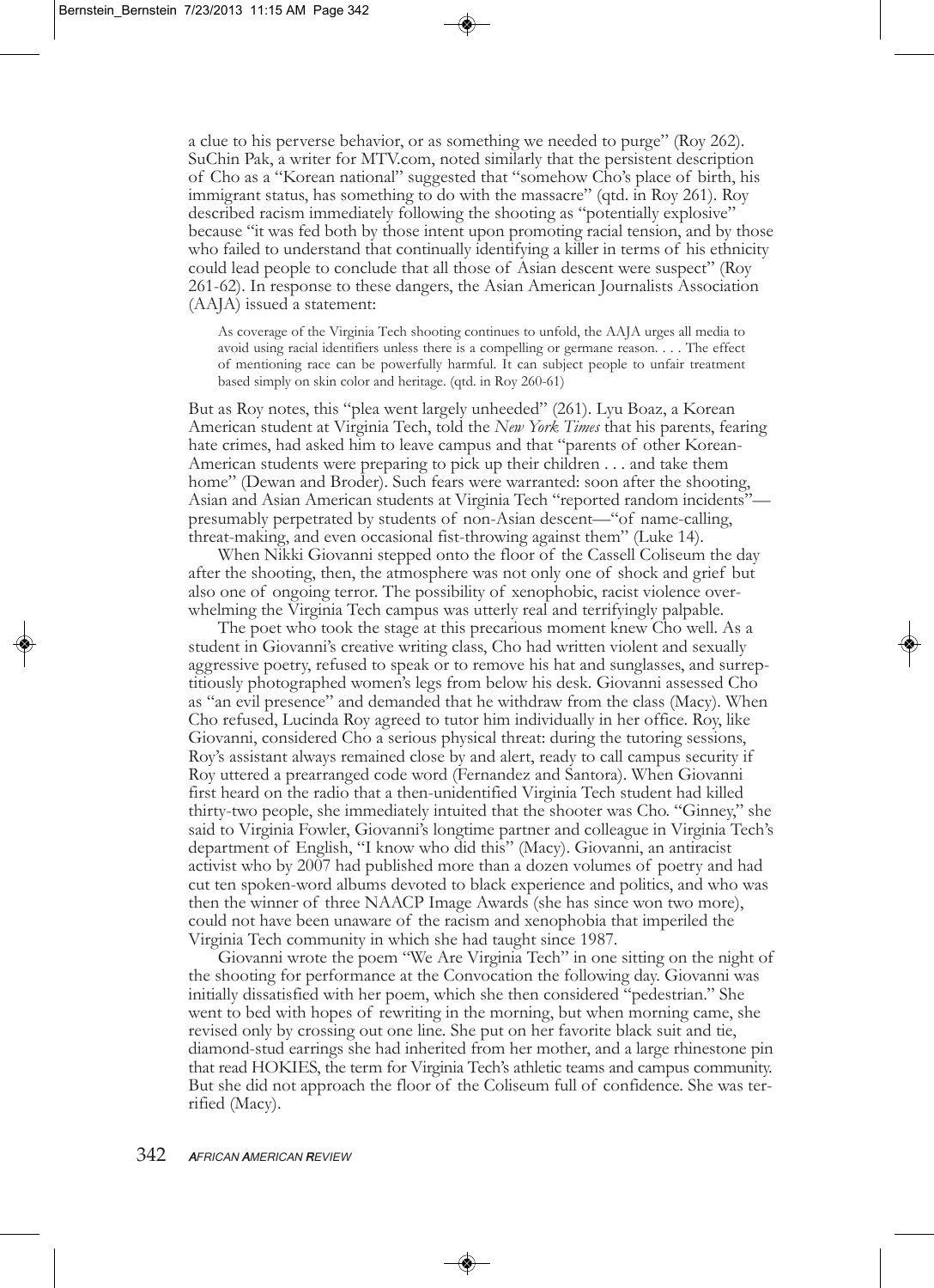#### **Movements**

onths later, when a reporter asked Nikki Giovanni about the experience of writing "We Are Virginia Tech," Giovanni replied that she understood her task in terms of movement:

You drive the bus. Your job is to be in the moment. . . . I was asked to respond to a very sad event. I took this as a wheel spinning. I tried to find a way to let that motion carry us forward. (Browning)

In Giovanni's view, then, her charge was to harness the energy of a wheel in motion a community reeling from tragedy and potentially careening toward racist violence and to redirect that energy toward a better future.

This perspective has deep, but often overlooked roots in the Black Arts Movement. Many artists and scholars have argued that the BAM called upon black people to unite through shared political goals based on a universal, stable black identity (a venture that "could not hold," as Amiri Baraka later wrote, because " 'Black' is not an ideology" but a "reductionist label") (xviii). In fact, however, the demand for unification based on a stable black identity co-emerged with the opposite impulse: a theory of black politics and aesthetics as based in and powered by motion, of black arts as *movement* in the most literal sense.

The close coexistence of both these visions appears in the 1968 essay "Black Cultural Nationalism." In this essay, Ron Karenga articulated the demand for unification even as he denied it: there "can be and is unity in diversity," Karenga wrote, "even as there can be diversity in unity" (36). Here, even as Karenga allowed for diversity and claimed that diversity need not prevent unity, he positioned diversity as unity's detractor, as a potential if not inherent threat. Only a few sentences later, however, Karenga reimagined the relationship between unity and diversity in terms of movement, both musical and physical:

In a Trippin [jazz] ensemble the "leader" sets the pace and others come in, or go out, as it pleases them, but in the end they all come to a very dynamic and overwhelmingly harmonious conclusion. So it is with our dance—two partners dance together the same dance and yet they provide us with a demonstration of that which is unique in each of them. . . . For it is an expression of uniqueness, not isolation from, but in relation to, each other and the collective experience that they both have shared. (Karenga 36)

This passage could of course be understood simply as metaphor. But Karenga was using art—music and dance—to describe and champion black collective art in general. The example of dancing or ensembling music, then, seems to be more metonym than metaphor. The BAM's "black aesthetic"—both the concept and Addison Gayle, Jr.'s 1971 foundational collection of the same name in which Karenga's essay was published—was at first glance a project dedicated to the identification and celebration of a universal, unchanging cultural core of blackness. In fact, however, the black aesthetic always contained within it a sense of motion, of movementtoward. Julian Mayfield, in his contribution to Gayle's anthology, envisioned an unchanging blackness when he described the black aesthetic as that "which cannot be stolen from us" because it "is in our racial memory" (Mayfield 27). A single page later, however, Mayfield offered a very different vision: "The Black Aesthetic, if it is anything, is the search for a new program. . . . It is the search for a new spiritual quality, *or* the recapture of an old one, lost and buried deep in our African past" (Mayfield 28; emphasis added). The search for the newly created oscillates with a search for the old and unchanging (one search *or* the other, not one *and* the other). Members of the BAM, including Nikki Giovanni, developed a complex theory of movement—bodily movement, mass movement-toward, and what Kimberly Benston calls the "polymorphic movements of 'blackness' "—as a political tool and source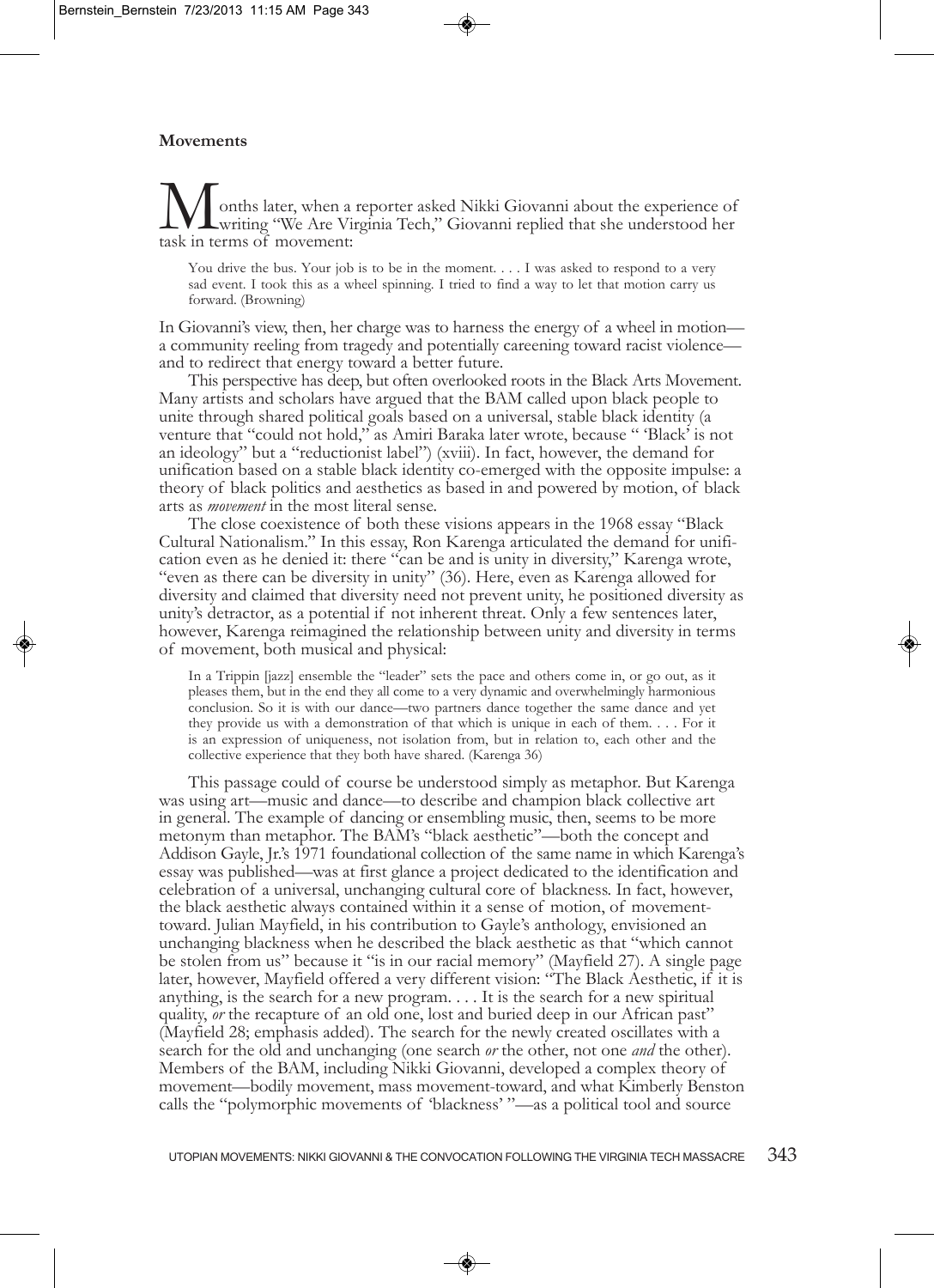of power (3). Addison Gayle, Jr., makes this point in the epigraph to this essay: in the black aesthetic, Gayle writes, "each act, gesture, and movement is political" (qtd. in Bigsby). Houston Baker's often quoted comment on sound is equally a comment on bodily motion: "The spirit evoked by the Afro-American modernists is an eternally transformative impulse that converts desire not only into resonant and frequently courageous sound but also into ceaseless *motion*" (Smith 354; emphasis added). This theory of black arts not only as *a* movement but literally as *movement* co-existed with demands for unification around stable black identity. The latter, in the view of Baraka

### **In a community on the verge of xenophobic factionalization, "we" is a potentially dangerous concept.**

and others, ran the BAM aground in the mid-seventies, but a strategic concept of black politics and aesthetics as movement, as what Diana Taylor would call repertoire, survived.

During and beyond the years of the BAM, Nikki Giovanni affiliated herself with the motional rather than the stabilizing aspects of the BAM by unambiguously rejecting attempts to identify an unchanging black aesthetic. In 1972, when a reporter asked, "How would you define a black esthetic?" Giovanni answered bluntly, "I don't," because that endeavor is "a waste of time" (Terrell 46). In an autobiography published the same year as *The Black Aesthetic*, Giovanni again rejected the notion of a singular black aesthetic in favor of plural, community-based visions: "We hear a lot about the Black aesthetic," she wrote. "The aesthetic is the dream a culture wishes to obtain. . . . [W]e are our aesthetic" (Giovanni, *Gemini* 125).

Acknowledgment of these contradictory impulses within the BAM challenges the too-common assessment of the BAM as a failure.<sup>3</sup> Lorrie Smith was right when she recently observed that the BAM's black aesthetic was neither "a programmatic set of precepts doomed to fail," nor, in Horace Coleman's incendiary term, "a cement 'straitjacket' limiting freedom of expression," but was instead a set of "multiple, rhizomatic, enabling *practices* that redirected the course of black poetry and that continue to be *enacted* in enormously diverse and diffuse ways" (Smith 359; emphasis added). These practices remained available for Nikki Giovanni to enact in her and her community's moment of need.

Giovanni, speaking in the register of the BAM that she co-created, understood the precarious, terrifying moment in Virginia Tech's history as a "wheel spinning," and she said that her goal was "to find a way to let that motion carry us forward" (Browning). She attempted to reach this goal with a poem that repeated two lines: "We are Virginia Tech" and "We will prevail."<sup>4</sup> These lines, as the centerpiece of the poem, became devices by which to redirect the wheel of Virginia Tech. According to many witnesses, the lines had precisely that effect. Ishwar Puri, a professor of engineering science and mechanics who was present in the Coliseum on April 17, described Giovanni's poem as "the turning point, at least for me. I suppose it gave us a few phrases to hang on to. 'We are Virginia Tech. We will prevail.' I can't overemphasize the importance of that moment" (Lazenby 124). Student-made T-shirts reading "We are Virginia Tech" swiftly appeared "everywhere on campus" and raised over \$200,000 for the Hokies Spirit Memorial Fund (Dewan and Sabar, Nickel, Macy).<sup>5</sup>

In a community on the verge of xenophobic factionalization, "we" is a potentially dangerous concept. The concepts of "we" and "they" define each other and define lines of difference. The physical setting of the Coliseum magnified this danger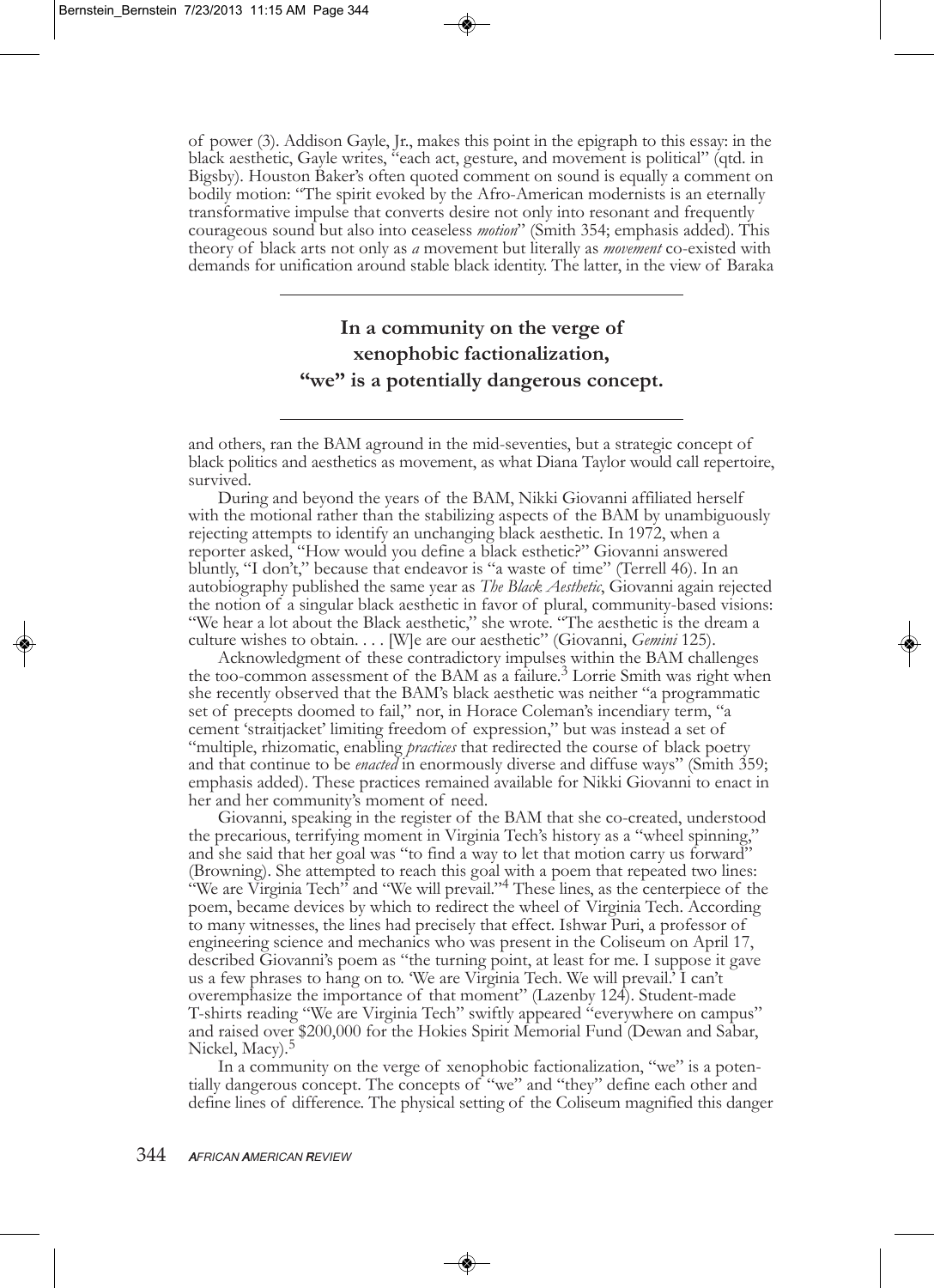because it is a space that Marvin Carlson would describe as "haunted" by the ghosts of past sports rivalries, a sense of the home team's "we" versus an outsider "they" (Carlson). In sports, such competitions routinely spark violence from on-court scuffles to parking lot riots. The "we" of sports is an exceptionally volatile "we." But the "we" of sports has another aspect—one based on vicarious identification. As Jerry Seinfeld humorously observes, sports fans leave an arena cheering "We won!" when in fact, "*they* won, you *watched*" (qtd. in Marqusee 11). It is the ability to identify with others that defines rooting and enables pleasurable sports spectatorship. Giovanni, a sports fan, was aware of both these practices, of both these potentials that hover, perennially, in every sports arena.

In a virtuoso act of brinksmanship, Giovanni dared all present to practice the bodily felt identification with others so familiar within the space of the Coliseum, but to do so without opposition to any rival. Her poem linked the tragedy at Virginia Tech to geographically remote but equally painful losses: "a child in Africa dying of AIDS," a "baby elephant watching his community being devastated for ivory," and "invisible children walking the night away to avoid being captured by the rogue army."6 In this moment of intense suffering, when so many promoted fear and insularity by speaking in polarizing terms of good people victimized by bad people (as President Bush did in his address at the Virginia Tech Convocation, when he quoted Romans 12:21: "Don't be overcome by evil, but overcome evil with good"), Giovanni reminded her community of the universality of tragedy, which "no one deserves."<sup>7</sup> Her vision stretched across differences of nation and continent, of age, and even of species. Giovanni's "we" was local—"We are Virginia Tech"—but simultaneously connective and relational: "The Hokie Nation embraces our own and reaches out with open heart and hands to those who offer their hearts and minds." The "we" of Virginia Tech, the "we" who will prevail, is an expansive, capacious "we," a "we" that quietly disintegrates the binarized "they." It is a utopian configuration: a "we" without a "they."

Giovanni wrote with a sense of a wheel already in motion, a wheel whose energy it was her job to capture and redirect. And the poem itself contains a sense of a demand: as journalist Maria Browning noted, "We Are Virginia Tech" is "more exhortation than elegy" (Browning). But exhortation to what? The poem describes some actions in a constative mode: Hokies, the poem tells us, are and will continue to be sad, to mourn, and to embrace each other within and beyond the community. In a performative mode, however, the poem's key lines, "We will prevail" and "We are Virginia Tech," echoed in the Coliseum as exhortations. The line "We are Virginia Tech" is not merely descriptive; it is a performative utterance, as much so as the delivery room proclamation, "It's a girl" (Butler 232). The line and the poem of the same title performatively demanded immediate, collective response. Giovanni's aesthetic, built over forty years, is unbounded, forward-moving, and embodied: "[T]he aesthetic is the dream a culture wishes to obtain," she wrote in 1971, "we are alive to the imaginations and the possibilities/We will continue to invent the future," she continued in 2007. In 1971, "We are our aesthetic"; in 2007, "We are Virginia Tech."

And the audience answered Giovanni's call. Upon the poem's closing lines, which repeated yet again the two key phrases, the overcapacity audience in Cassell Coliseum immediately stood up and applauded thunderously. The mass gesture of standing was almost instantaneous: immediately after the close of Giovanni's poem, CNN's live cameras swept across the audience, which was already on its feet. The videotape shows almost no individuals in the act of standing up—almost all, including George Bush, are standing within a split second of Giovanni's conclusion. This timing is significant because it demonstrates that the standing ovation was not the sort in which some people begin to clap while sitting, and then, upon seeing others rise, choose—perhaps reluctantly—also to rise. Rather, as the CNN footage clearly shows, the entire audience, as one, stood and applauded.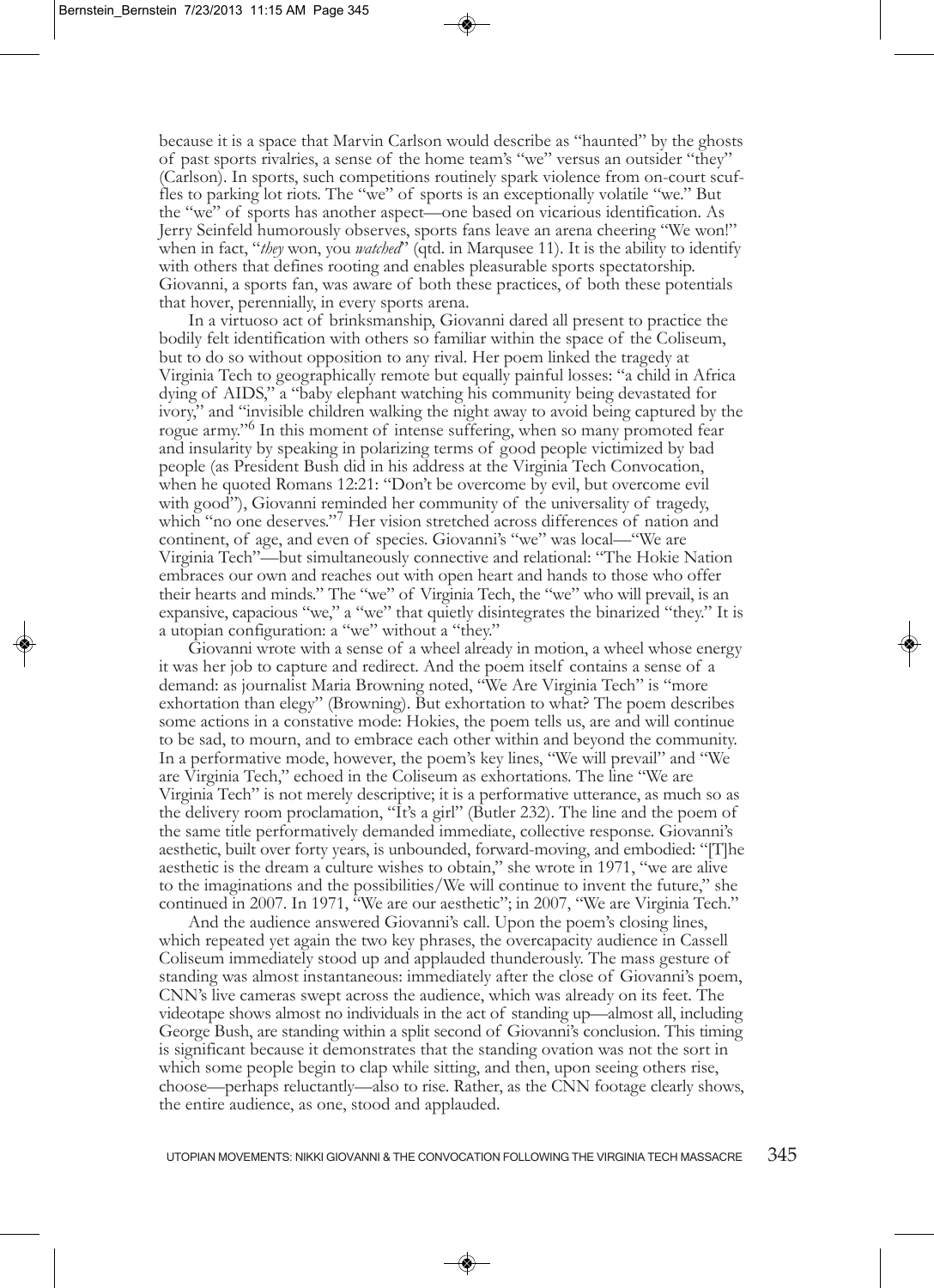After a fifty-four-second standing ovation, the crowd, still standing, spontaneously began chanting "Let's go, Hokies!" Each repetition of this sports cheer was followed by five rhythmic claps; the audience completed the cycle of chanting and clapping nine times in twenty-five seconds. The chanting, especially in the later repetitions, was urgent and intense, and was followed by more cheering. By the end, the audience had stood, cheering and chanting and then cheering again, for more than ninety seconds.

According to many witnesses, Giovanni's performance of "We Are Virginia Tech" and the audience's performance of "Let's go, Hokies!" together transformed the campus's energy and "brought together a heterogeneous campus" (French). One journalist described the two-part performance as "jarring, inspiring, and deeply moving, all at once" (Browning). Brittney Asbury, a student, called Giovanni's performance

the most powerful and moving speech I have ever heard, and as long as I live, I will never forget what happened next. In the midst of the most trying times, I stood with eleven thousand of my fellow Hokies and with tears streaming down my face chanted "Lets [*sic*] Go Hokies." I didn't know whether to smile or cry. (Lazenby 123-24)

Another student, Kevin Cupp, said that Giovanni's poem in combination with the audience's chant changed the course of events. Immediately after the chant, Cupp said to a companion, "Wow, we really needed that." He later explained,

All of the speeches before her [Giovanni] were about how we had lost fellow Hokies and how we'd always remember them. While those words were necessary to say, Nikki Giovanni's speech was the perfect closing speech to really show what the Hokie spirit was all about. I couldn't help but start laughing during the 'Let's Go Hokies' chant; not that it was funny, but it was just such an *overwhelming change of mood* and sense of Hokie spirit. (Lazenby 124; emphasis added)

The *New York Times* similarly identified Giovanni's poem as "an emotional turning point in that ceremony, bringing a somber crowd to its feet" (Urbina). Virginia Fowler, who is not only Giovanni's partner, but also the scholar who has published most extensively on Giovanni's work,

credits Giovanni with defining the community's response to the tragedy: "It sort of set the tone for how the university was going to deal with it," says Fowler. "Her speech really did give the university a *direction*, a *way of responding* to something that had pretty much overwhelmed everyone." (Browning; emphasis added)

Nikki Giovanni said she intended to shape and redirect large-scale motion at Virginia Tech, but there is no evidence that she consciously aimed to provoke the chant "Let's go, Hokies."<sup>8</sup> When Giovanni entered the Coliseum on April 17, however, she did so as a sports fan with expertise in practices of athletic spectatorship. She knew the Coliseum's ghosts. Long before the shooting, Giovanni had recognized the danger that Cho presented because, in her words, her business as a poet is to "deal in emotional knowledge"; and in the Coliseum, Giovanni literally mobilized her emotional and experiential knowledge of sports spectatorship in general and Hokies athletics in particular.<sup>9</sup> The properties of "We Are Virginia Tech"—its sloganlike repetitions, its plain and transparent phrasing, its absence of even one metaphor mirror the qualities of a sports chant (a writer for the *Guardian* even called "We Are Virginia Tech" a "chant poem") (French). The poem is not merely accessible; it is, in its invocation of innocent babies, children, and even baby animals, entirely too sentimental. Giovanni initially considered the poem "pedestrian," and it was indeed pedestrian in the sense that it was designed for ambulation, for commonplace, forward-moving embodiment. It is a hook, a call to action. The plain literalism of Giovanni's words mirrored the plain literalism of a sports chant, and this mirroring enabled the poem to draw forth the emotional depth, nuance, richness, and vitality that Giovanni, as sports fan and poet, knew lay nascent in every sports cheer. Giovanni drove the bus. Raising the ghosts of past acts of sports spectatorship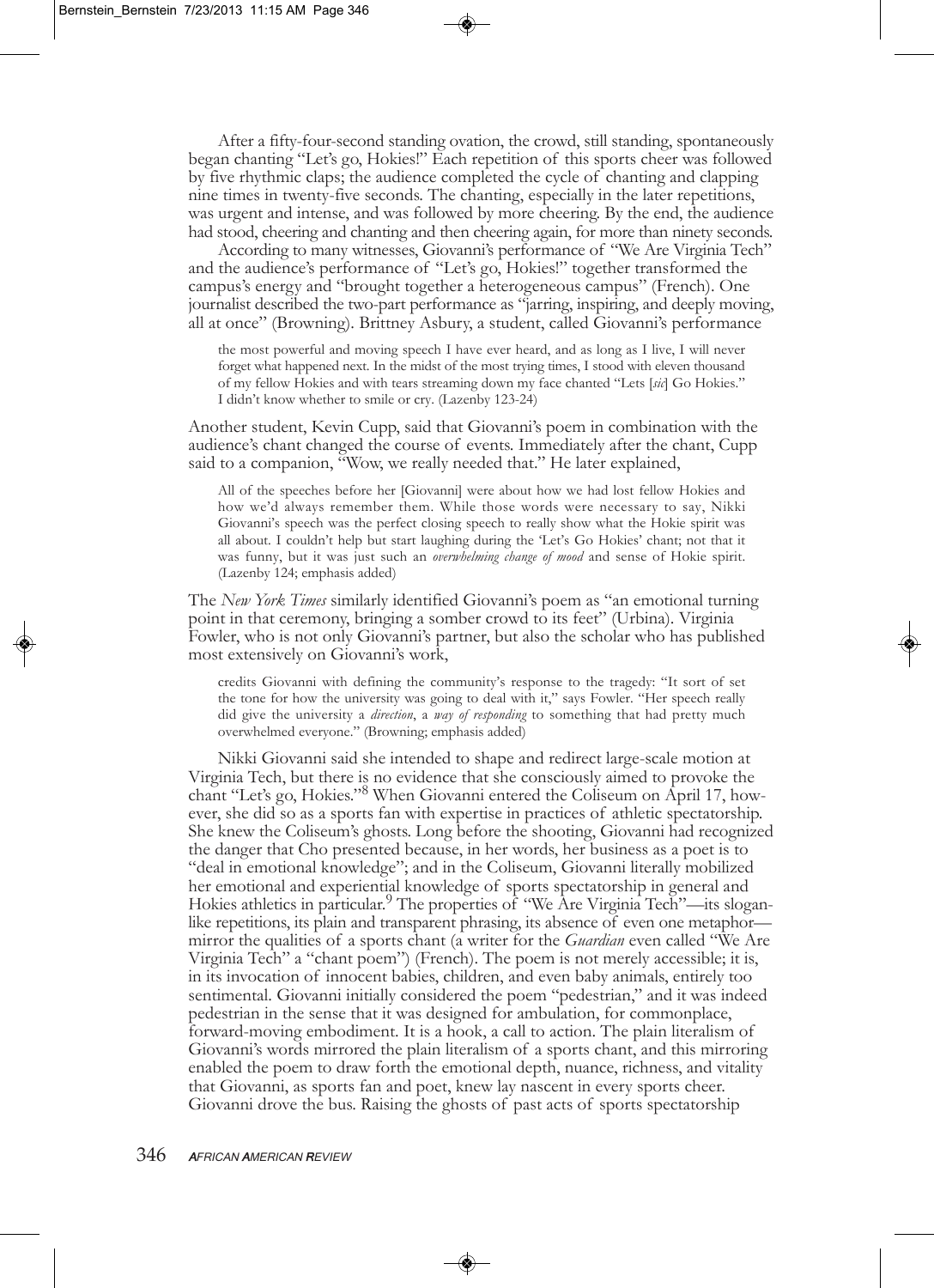and drawing on theories and practices of the BAM—which she had co-created— Giovanni took a wheel spinning and found a way to let that motion carry her community forward. As one witness put it, "Her words were poetry in motion" (Swint).

After the Convocation, racist and xenophobic reactions to the mass murder were milder than many people had feared. The audience that responded to Giovanni's exhortation, the community that restored and transformed the gestures of sports spectatorship to perform a "we" without a "they," later collectively rejected xenophobia in favor of a fervently repeated (and even physically worn) refrain of "We are Virginia Tech." The afternoon Convocation's chant of "Let's go, Hokies" continued at a candlelight vigil that evening, and participants connected that chant to the one in the Coliseum: as student Tricia Sangalang observed, "Students yelled, 'Let's Go!' *Just like at the Convocation hours before*, a thunderous sound echoed through the crowd in response: 'Ho-kies!' " (Lazenby 131; emphasis added).

It is of course impossible to prove that Giovanni's and the audience's performance at the Convocation directly prevented violence.<sup>10</sup> Even without proof of causality, however, a few facts are clear: at the bottom of hell, Nikki Giovanni ignited a mass performance of utopia. And she did it queerly, as a black woman poet wearing a men's tie.

#### **Punking the President**

**B**efore Giovanni stepped onto the floor of the Coliseum, she revised the poem she wrote the previous night only by deleting one line: from the list of those who do not deserve a traced with crossed out "the Iraqi teenager who do not deserve a tragedy, she crossed out "the Iraqi teenager dodging bombs" ("We Are"  $108$ ).<sup>11</sup> Giovanni temporarily eliminated the line, which she would later reinstall in the published version of the poem, for one reason: she knew that the president who ordered those bombs would be in the audience. The radical poet who had fearlessly eviscerated every president from Johnson through, now, Obama (who earns, in her assessment, "maybe a D plus" as president [Browning]), was suddenly principally concerned with angering George W. Bush. As she stepped forward to read her poem, one thought filled her mind: "Please, dear God, don't let me punk the president off" (Macy).

Giovanni's choice in this moment could be read as cynical self-interest, a political concession, or perhaps a late-life mellowing, or even capitulation from a poet known to be fearlessly confrontational. More generously, perhaps, Giovanni's self-censorship might seem like a compromise, a temporary putting-aside of partisan politics for the purpose of community healing. One factor, however, interrupts all these interpretations. Giovanni's sartorial choices—her men's necktie and suit in a masculine cut—counterevidence a desire to avoid confrontation. Had Giovanni simply wanted to avoid controversy, she could have left her tie home. (While the tie is her "trademark" [Macy], she does make public appearances without it; she is tieless in, for example, the photograph on the 2003 cover of *The Prosaic Soul of Nikki Giovanni*.)

Giovanni's queer appearance in the Coliseum attracted notice and comment: as one journalist understated, "with her close-cropped hair and masculine suit and tie, she must have cut a surprising figure to many of the people across the country who watched the ceremony on television" (Browning). Twenty-four hours after a mass murder, on a campus eager to create racialized scapegoats, Giovanni summoned the ghosts of sports rivalries, the practices of spectatorship that create sometimes violently clashing "we" and "they," and she sartorially intensified her own brinksmanship: she risked creating a unified "we" that could have cast *her* in the perilous role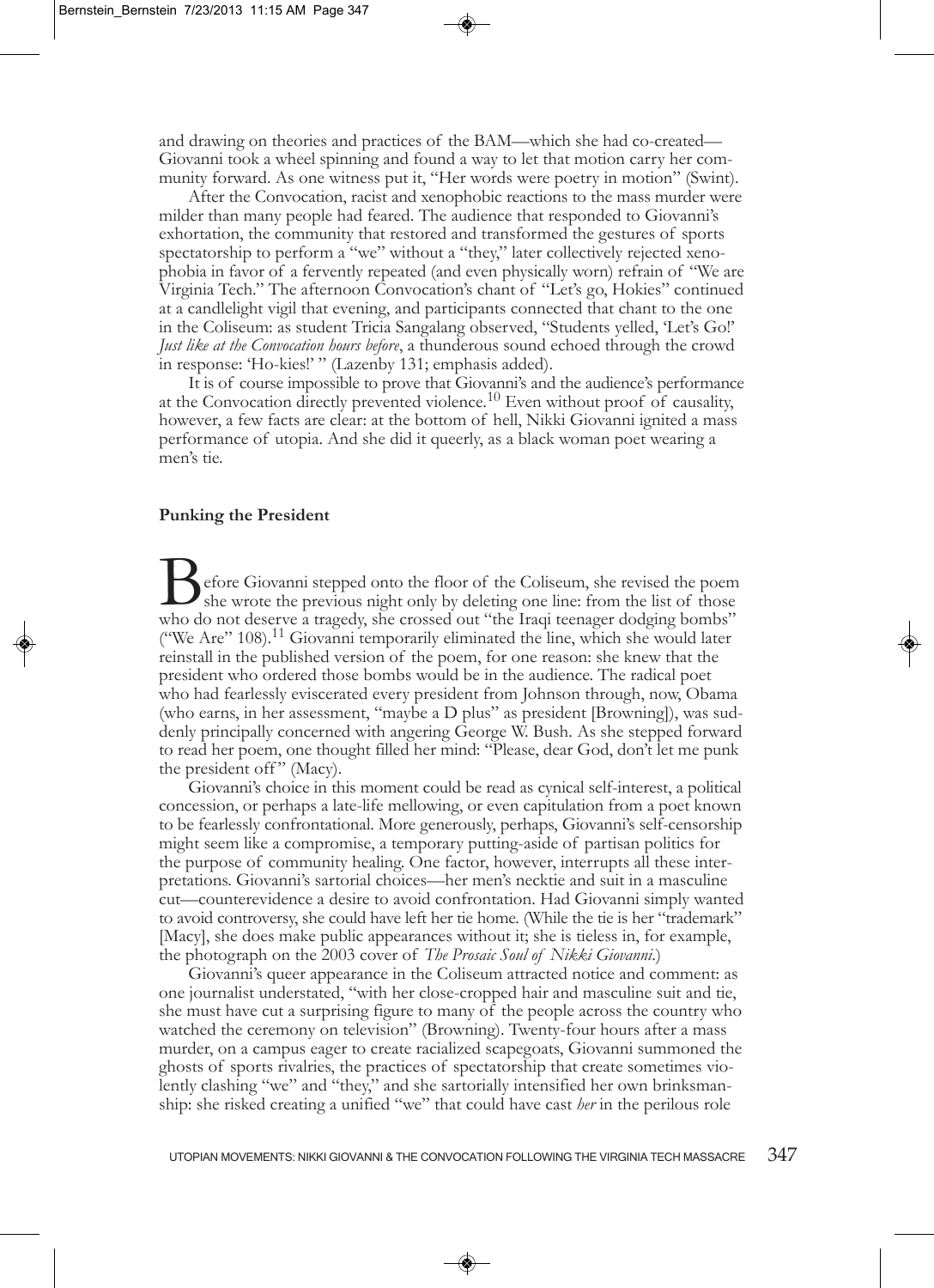of "they." Giovanni risked the audience in the Coliseum turning on her as the black dyke who recognized Cho's madness, but failed to prevent the mass murder.

Giovanni's outfit warrants close analysis for two reasons. First, Giovanni has, since the 1960s, cultivated a visually striking self-presentation that has changed over time but that has consistently been consciously meaningful. As an undergraduate at Fisk in the early 1960s, Giovanni was "dismissed" for insubordinations that reportedly included wearing pants (Giovanni was later readmitted to Fisk and graduated in  $1967$ ).<sup>12</sup> In the late sixties, Giovanni and many others visually asserted Black Power politics by wearing a large Afro—one that, in Giovanni's case, seemed even larger in proportion to her diminutive body (in 1969, Mae Jackson described Giovanni as "a real fine-looking sister" who "weighed 100 pounds, and that was with her machine gun on" [85]).<sup>13</sup> During the 1990s, Giovanni adopted masculine clothing and very short hair, which she has often kept bright platinum. For at least forty years, then, Giovanni has styled herself for visual and political impact.

Second, Giovanni chose her outfit—collared shirt, men's tie, and crew cut among many possible ways for a woman, particularly a black woman, to perform masculinity. In other words, Giovanni could have made an equally strong statement of gender-queerness or masculinity without any of these clothing elements. The diverse forms of female masculinity, especially among women of color, prompted B. Cole recently and influentially to coin the phrase "masculine of center" or MOC. This phrase aims to describe "the cultural breadth and depth of identity for lesbian/ queer womyn who tilt toward the masculine side of the gender scale" and to function as a term that is "more encompassing and less racially and class-specific than butch" (Cole 128).14 Cole lists a range of terms that MOC women, especially those of color, may self-assign: "butch, stud, aggressive/AG, tom, macha, boi, dom, etc." (128). That "etc." includes "dapper" or "dapper boi," a term that many black and nonblack women have recently adopted ("dandy" or "all-American" describe nuances within this mode of self-presentation). Giovanni self-styles in a dapper mode when she dons a tie, white shirt, and masculine suit.

Dapper self-presentation contrasts with the many forms of female masculine performance that are inspired by (and part of) hip hop fashion, and that contrast can help unpack the ways in which dapper couture constructs meaning. Dapper and hip hop-inspired fashions cover and reveal the body in different ways. Hip hop fashion can obscure the body with oversized pants and shirts, but those same clothing items can expose a good deal of skin. For example, pants may be simultaneously oversized and cropped to expose calves, and a shirt may be simultaneously oversized and sleeveless. The dapper look, in contrast, flashily displays sexuality through the covering of the body: the closed cuff, the buttoned collar. A mode of MOC flamboyance, dapper styling is a loud, even exhibitionistic statement of gender and sexuality that attracts attention while it deflects it and announces gender-queerness while it protects female skin from scrutiny.<sup>15</sup>

Giovanni's sartorial choices at the Convocation are important because they provide a model by which to understand her editorial ones: in both her self-presentation and her writing, Giovanni has long interlaid exhibitionism and self-protective covering. Since the late 1960s, Giovanni has been criticized for being both outrageously confessional (many in the BAM were horrified when Giovanni's poems began to focus on personal experience rather than political calls to arms), but also intensely private (for example, Giovanni has consistently declined to identify the father of her son who was born in 1969). While Giovanni has not publicly discussed her relationship with Virginia Fowler, she and Fowler have, in a well-publicized and celebrated move, bequeathed their shared estate, including the rights to Giovanni's creative work, to Virginia Tech.<sup>16</sup>

Clothing coordinates with other practices of meaning-making, and it also shapes behavior, including the potentially unruly behaviors of sports spectatorship—as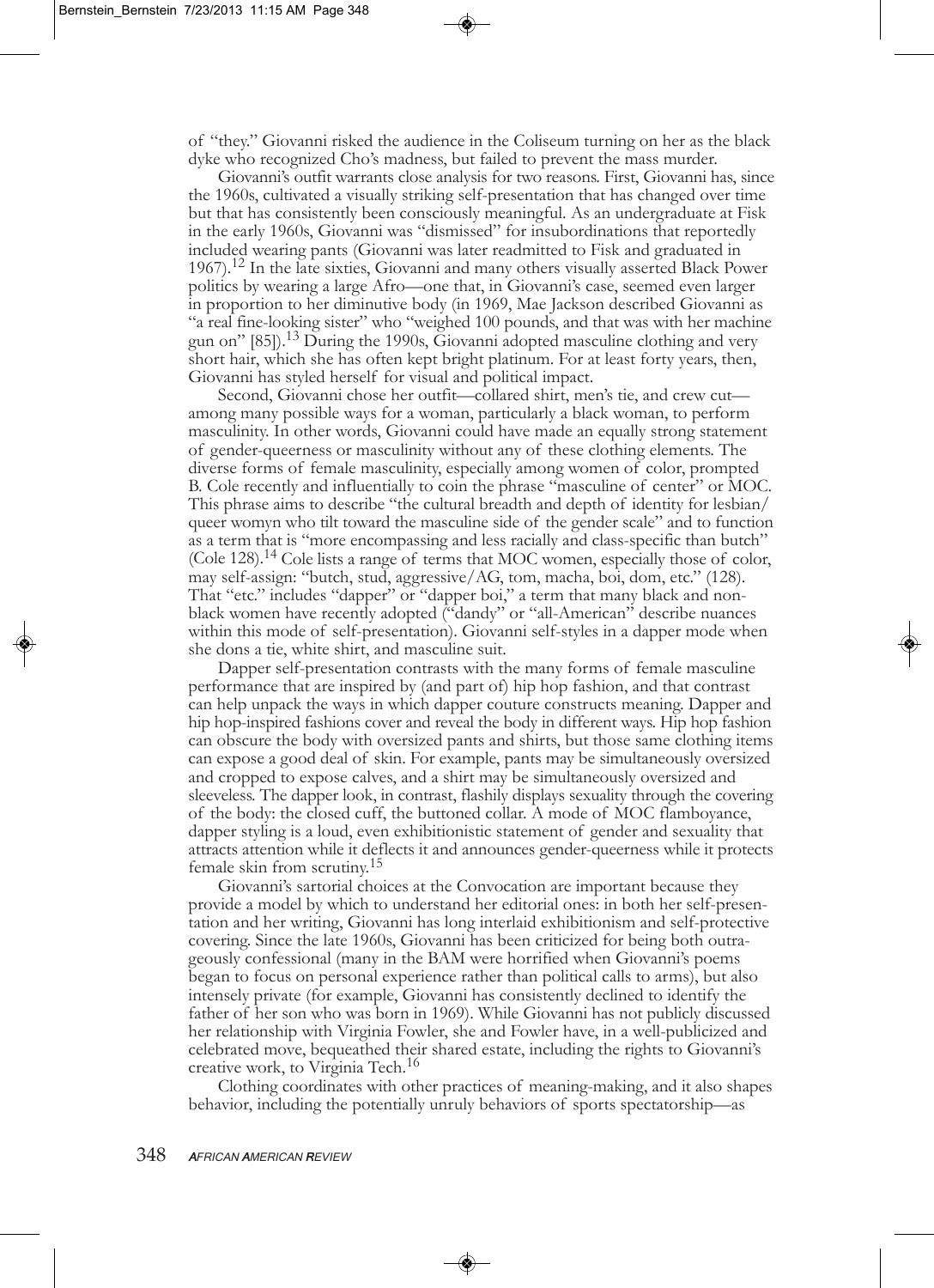Giovanni acknowledged when she suggested, in what can only be called a vision of a queer athletic utopia, that "everyone be required to wear a tie to sporting events" because "well-dressed people behave better" (Fishman). Dapper self-presentation shapes behavior by directing and redirecting attention: the necktie attracts the gaze to the clothes but then prevents the gaze from penetrating to the skin. Giovanni summoned these skills in her engagement with her audience and its most prominent member: the President of the United States. As Giovanni's outfit showed by hiding and hid by showing, so too did her poem manage and direct attention through its silences as much as through its words.

As Giovanni stepped up to the podium at the Convocation, she made eye contact with Bush, who earlier had delivered his own address to the Virginia Tech community. The poet and the president nodded to each other (Macy). As Douglas Kellner has shown, Bush brought his own political agenda to the Convocation. The murders at Virginia Tech occurred at a tenuous moment in the Bush presidency: the Democrats had just gained a majority in both the House and the Senate, and after four years of war, a majority of Americans had grown to oppose Bush's Iraq policy. Kellner argues persuasively that Bush hoped to use the Virginia Tech Convocation as a media opportunity by which to crown himself "Mourner-in-Chief," and thus raise political capital similar to that which he accrued after September 11, 2001.

Had Giovanni spoken the line about the Iraqi teenager dodging Bush's bombs, she would have risked the audience turning its attention from her to Bush. We can imagine, at that moment, the CNN camera swinging from Giovanni to a tight shot on Bush's face, his mouth in a thin line or smirk. This redistribution of attention would have transformed the event from a utopian performative that constructed a "we" without a "they" into a cheap smackdown between an queer black firebrand and a respectfully mournful icon of America itself. In such a competition, Giovanni surely would have lost. But instead of competing with the president, Nikki Giovanni, in an act of strength, style, and self-determination that exemplifies the best of the Black Arts Movement, eclipsed him.

Giovanni's choice to silence temporarily the line about Iraq was neither a compromise nor a concession, but was instead a dapper political move that prevented Bush from using the Convocation to reconsolidate his own power. By temporarily eliminating the line, Giovanni masterfully manipulated and managed attention; she kept the gaze on herself (thus making unnecessary a CNN camera-cut to Bush) and not on the President. Beside Giovanni's poem, Bush's speech paled, receiving only a fraction of the media commentary that Giovanni's performance garnered. Giovanni prayed to avoid punking, the President *off*, and it was exactly this avoidance that enabled Giovanni to punk, or snooker him. As the audience filed out of the Coliseum, the president said to the gender-queer black poet the only available thing: "Good job" (Macy).

#### **A "We" without a "They": The BAM and Utopian Performatives**

ikki Giovanni's and the audience's co-creation of a "we" without a "they" ultimately adjusts understanding of key elements of both the BAM and the concept of utopian performatives, and this adjustment enables the strengths of each to show more clearly. As Larry Neal and other members of the BAM have argued, the goal of artistic self-determination functioned as a call to obliterate double consciousness and to create a self-interpreting arts community.<sup>17</sup> This ongoing project was realized at the Virginia Tech Convocation when Giovanni drew upon and transformed the practices of sports spectatorship to create a "we" without a "they"—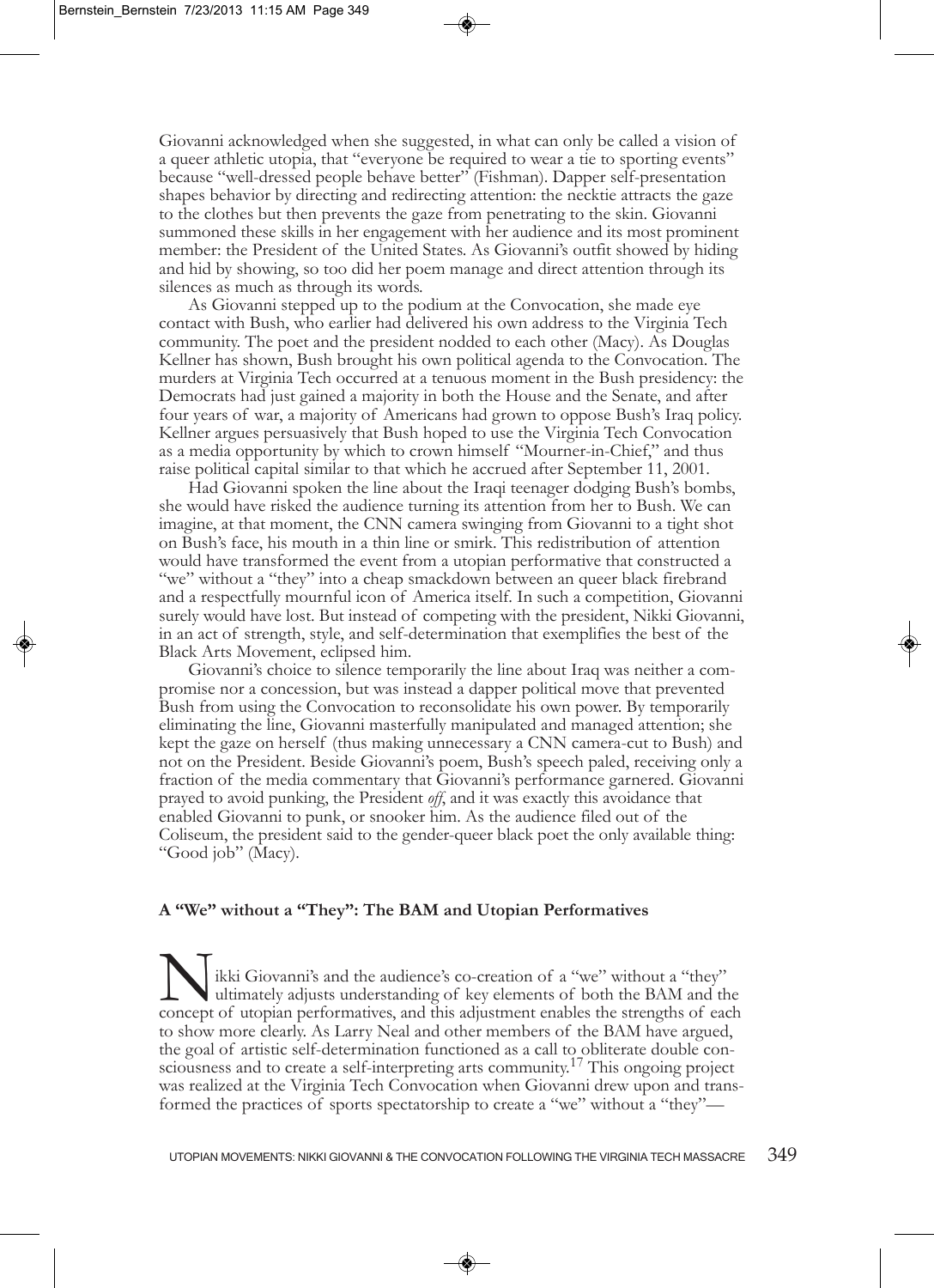that is, when Giovanni and the audience performatively disintegrated the systemically imposed sense of racial otherness that is the basis for double consciousness. The utopian moment was not one in which the audience transcended race.<sup>18</sup> Rather, it was one that disabled the practice of othering—and with it, the conditions for double consciousness. The performance in Cassell Coliseum fulfilled this important goal of the BAM not by burning a white perspective out of black consciousness, but instead by short-circuiting, through restored movement, the ability of non-Asian Americans, including white and black members of the Virginia Tech community, to imagine a racial other. Under Giovanni's leadership, the audience in the Cassell Coliseum united through coordination rather than homogeneity—and this accomplishment was indebted to and therefore should be understood as a successful extension of the BAM.

The performance at the Convocation also resolves potential challenges to the important concept of the utopian performative as theorized by both Jill Dolan and José Esteban Muñoz. For Dolan, "utopian performatives describe small but profound moments in which performance calls the attention of the audience in a way that lifts *everyone* slightly above the present, into a hopeful feeling of what the world might be like if every moment of our lives were as emotionally voluminous, generous, aesthetically striking, and intersubjectively intense" (Dolan 5; emphasis added). Dolan's concept of a utopian performative is based on unitary feeling—the necessity of "everyone" feeling the same thing at the same time. This insistence risks reproducing the Achilles heel of the BAM itself, which crumbled, in Baraka's view, because "black" is not, in fact, a unifying ideology. Furthermore, this concept of utopian performatives raises a problem of evidence: how is a scholar to know how "everyone" feels? What constitutes proof that one feeling suffuses all present and that therefore a utopian performative has occurred? Muñoz, in contrast, understands utopia and queerness itself as always in the future, always on the horizon: utopia is, for Muñoz, "an insistence on something else, something better, something dawning"; and queer "aesthetic and political practices" can "be seen as necessary modes of stepping out of this place and time to something fuller, vaster, more sensual, and brighter" (Muñoz 189). For Muñoz, utopia is a "temporal disorganization," a "moment when the here and now is transcended by a then and a there" (97). But Giovanni understood her task at the Convocation—and her very identity as a poet—to be defined through the present: when asked to explain how she conceived "We Are Virginia Tech," she said that her "job is to be in the moment." In contrast, as Muñoz defines utopia, it cannot swell in the present; indeed, a Muñozian utopia is an evacuation of immediate, pragmatic goals. Also, whereas Muñoz rejects antirelationality but stops short of embracing relationality, Giovanni based her vision in relationality, especially through the experience of tragedy as shared across continents and the performance in the Coliseum enacted utopia *through* relationality, through synchronized movement and identification across difference. Taken together, then, Dolan might seem too quick to declare the presence of utopian performatives and Muñoz might seem too quick to disallow for their immediate presence, practicality, and basis in relationality.

My point is not that Giovanni's performance disproves either Dolan or Muñoz, but rather that the events in the Coliseum prove Dolan and Muñoz fundamentally *correct*, even beyond their own claims: a Dolanesque utopian performative is best evidenced through audiences not feeling as one but moving in synchronicity, and a Muñozian utopia that emerges through relational movement can, in fact, crack the barrier between future and present to achieve immediate, practical, and profound effects. Nikki Giovanni's performance, as it extends and enacts theories of the BAM while avoiding its pitfalls, points toward new possibilities in the study of utopian performatives and affect studies most broadly: a focus on bodies not only feeling but *moving* in concretely observable ways allows for discussions of coordination where it exists—*and no more*. This approach does not depend on the inference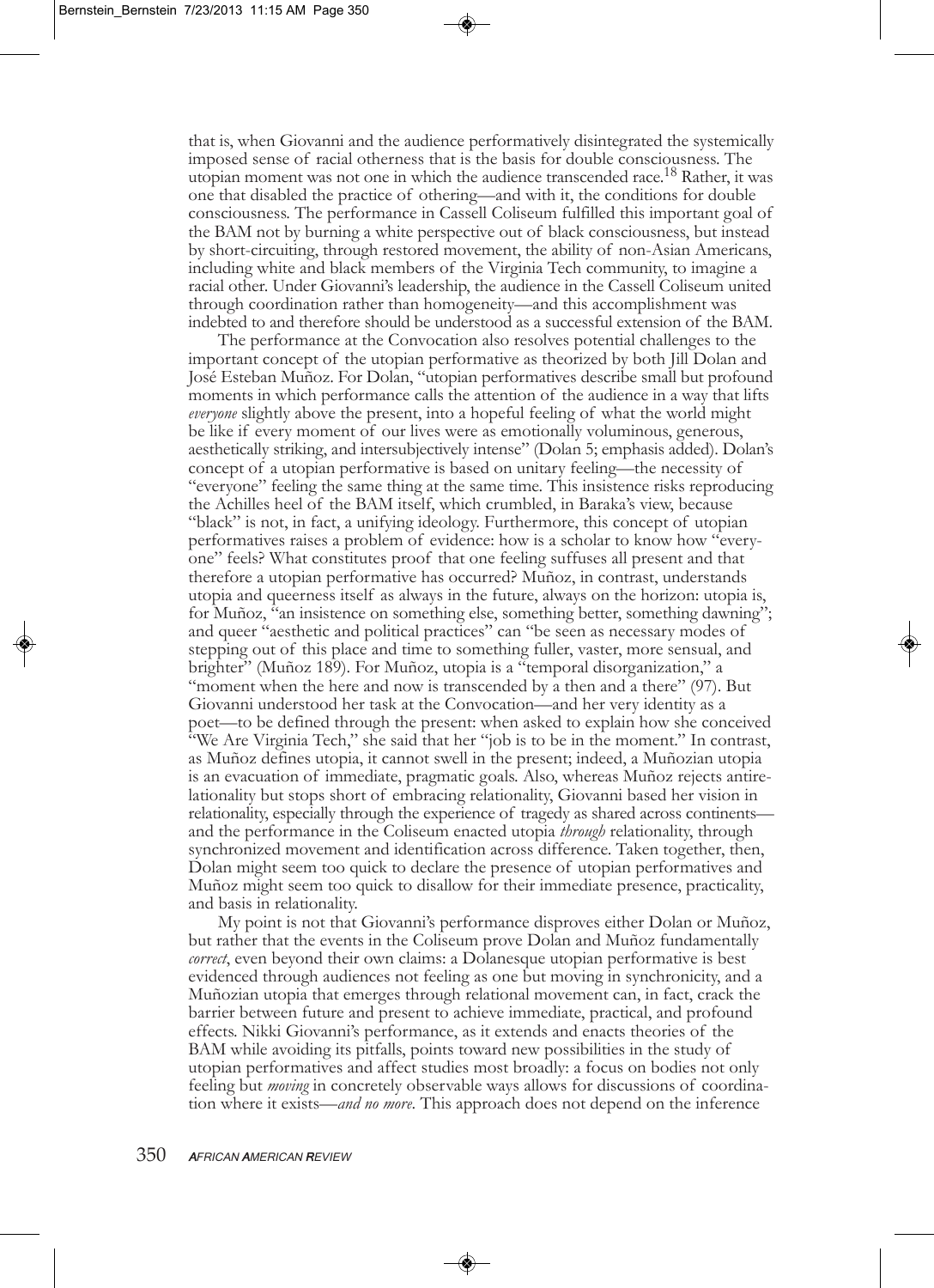of unified feeling, and therefore enables scholars to analyze a heterogeneous group of people (such as African Americans or the audience at the Convocation) without generalizing in ways that erase differences. If scholars of affect take a cue from Giovanni and the BAM, we will find potential not only in what Eve Kosofsky Sedgwick called touching feeling, but in touching feeling moving.

On April 17, 2007, over ten thousand people did not only feel or glimpse a better world—they created it. They moved in unison not only to applaud a black masculine feminist poet but to remake themselves in her image, to reinvent a sports cheer as a poem and themselves as poets, and to enact a heterogeneous "we" with no racialized "they." That utopian moment was not fleeting, but rather, long-lasting: of the ten thousand people who chanted in Cassell Coliseum, some—George W. Bush, for example—may leave forever, but others will return to the Coliseum for Hokies basketball. Perhaps some will wear T-shirts repeating lines from Giovanni's poem. When basketball fans now chant "Let's go, Hokies" in Cassell Coliseum, some restore, with their hands and mouths, the gestures of the utopian moment that those individuals once performed in the same space. Certainly this restoration will last through the graduating Class of 2011. Even after these students have left, however, alumni, as well as faculty, administrators, and staff, have also returned. Twenty years from now, one of the ten thousand present at the Convocation—perhaps Giovanni, perhaps an alumna, perhaps a janitor who swept up after that event—will attend a game in Cassell Coliseum, and will chant "Let's go, Hokies" as at once sports cheer and poem. Thus will a utopian moment, as with a wheel turning, spin into a better future.

Performance studies claims, as a central tenet, that meaningful gestures possess both a very long half-life and the ability to transfer from person to person. The utopia enacted in Cassell Coliseum through mass movement was anything but fleeting, anything but local: as the Convocation continues to transmit through the airwaves, through the Internet, through the bodies of those present, the reality of a "we" without a "they" that was performed on one day and in one place ripples in endless, concentric circles out from Cassell Coliseum and into the future. *We* are Virginia Tech. Let's *go*, Hokies.

1. For contexts and extensive details of the attacks, see *The April 16 Archive* and *Mass Shootings at Virginia Tech, April 16, 2007: Report of the Virginia Tech Review Panel Presented to Timothy M. Kaine, Governor, Commonwealth of Virginia*, August 2007, Web. Personal testimony by witnesses and survivors appears in Lazenby. Scholarly essays, mostly from a social science or media studies perspective, are collected in Agger and Luke. Roy, a professor at Virginia Tech who tried valiantly from 2005 to convince Cho to seek counseling, recollects, contextualizes, and analyzes the events in *No Right to Remain Silent: The Tragedy at Virginia Tech*. I order the shooter's family and given names in the custom of the United States rather than Korea as per the preference of his parents (Roy 2).

2. Nikki Giovanni is today generally considered a feminist poet, but her relationship to feminism is complex and has changed over time. In the early 1970s, Giovanni frequently criticized feminism, which she considered to be a white women's movement (Fowler 12-13, 62).

3. The most famous assessment of the BAM as a failure is that of Henry Louis Gates, Jr., who characterized the BAM as the shortest and least artistically successful "renaissance" in black literature (Gates).

4. Video of Giovanni's performance, and a transcript of the poem as she read it are online at CNN.com and the *April 16 Archive*, respectively.

5. Nickel shows how Giovanni's other key phrase, "we will prevail," was repeated in administrative e-mail in the week following the Convocation; see Nickel 161-62.

6. Except where otherwise specified, all quotations from Giovanni's performance of "We Are Virginia Tech" are transcribed from CNN video.

I thank Renée Bergland, Soyica Diggs Colbert, Margo Natalie Crawford, Betsy Klimasmith, and an anonymous reviewer for their insightful comments on this essay. **Notes**

<sup>7.</sup> Bush's Convocation address is online in many locations, including YouTube.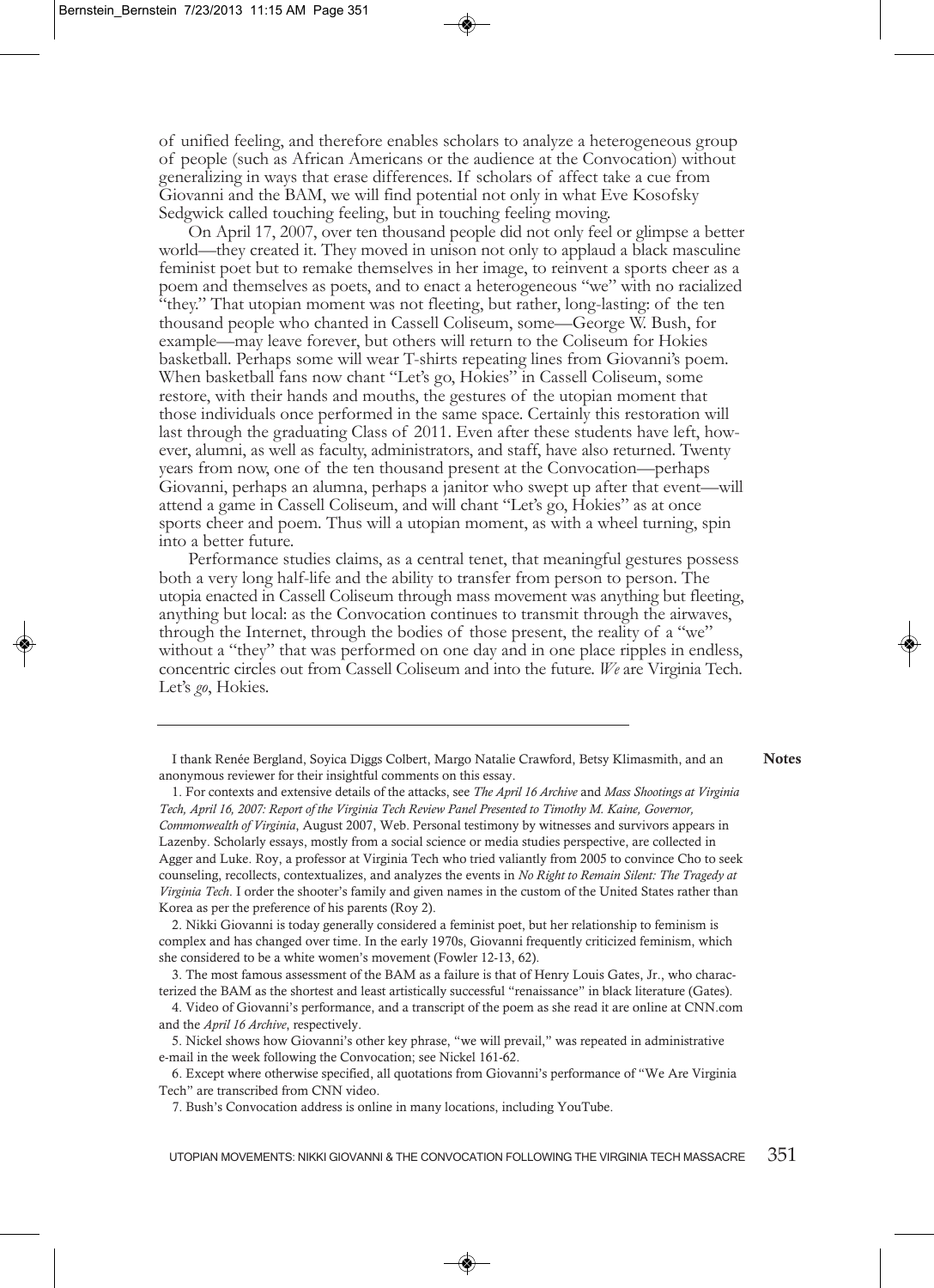8. After the chanting started, Giovanni did urge the crowd on by pumping her hand in rhythm.

9. On Giovanni's sports fandom, see Macy. The same year that Giovanni performed in the Coliseum, she published *Acolytes*, a collection of poetry and prose that includes a brief piece, titled "Letter to the Editor," decrying a local television station's choice not to air a particular Hokies football game (Giovanni, *Acolytes* 83-84).

10. For other possible causes, see Roy 266-67. For a very different assessment of Giovanni's performance and the audience's response, see Nickel.

11. The poem as published in *Bicycles* differs in many small ways from the poem Giovanni recited at the Convocation. Most of the revisions tighten the poem: for example, the spoken "neither does the Appalachian infant killed in the middle of the night in his crib in the home his father built with his own hands being run over by a boulder" becomes, in the printed version, "Neither does the Appalachian infant killed / By a boulder / Dislodged / Because the land was destabilized" (108). The only significant addition to the printed version is the line about the Iraqi teenager, which Giovanni told a journalist she wrote before the Convocation but chose not to speak aloud (Macy).

12. Giovanni has said that she was dismissed from Fisk because she left campus without permission and because her "attitudes did not fit those of a Fisk woman" (qtd. in Murphy 109). However, Jessie Carney Smith, a librarian at Fisk during Giovanni's undergraduate years, told a journalist that Giovanni was expelled "for defying policies she considered unreasonable—including, according to Smith, a rule forbidding female students to wear pants" (Browning).

13. I thank Margo Natalie Crawford for drawing my attention to this quotation.

14. B. Cole is the founder and Project Director of the Brown Boi Project, and has been a foundational influence on and participant in the annual conference, Butch Voices. Both the Brown Boi Project and Butch Voices focus on masculine women and transgendered people of color.

15. In a black context, dapper styling both adheres to and defamiliarizes the politics of respectability, while hip hop styling, in contrast, challenges the politics of respectability. Dapper and hip hop-inspired modes of gender performance are not mutually exclusive: indeed, in the Coliseum, Giovanni's dapper suit covered a tattoo on her arm that reads THUG LIFE. The tattoo, which Giovanni got in memory of Tupac Shakur (she also has a large poster of Shakur in her office at Virginia Tech, and she dedicated her 1997 book *Love Poems* to the rapper), permanently aligns the poet with hip hop masculinity (on Giovanni's admiration for Tupac Shakur, see French; Macy; and Calvin Reid, "Nikki Giovanni: Three Decades on the Edge," *Publishers Weekly* 245.26 [28 June 1999]: 46-47). These connections were not visible, however, on April 17. What audiences in the Coliseum and on CNN saw was Giovanni's dapper styling, which attracts the gaze through visually striking gender transgression and then limits that gaze by refusing to display skin.

16. Giovanni's and Fowler's gift will fund "The Answer is Yes: Fowler-Giovanni English Department Program Endowment." See Tonia Moxley, "Poet Nikki Giovanni to Bestow Copyrights to Tech," *Roanoke Times*, 30 Apr. 2010, Web; and "University Announces Gift of Fowler-Giovanni Fund," *Virginia Tech News*, 30 Apr. 2010, Web. Virginia Tech publicly celebrated Giovanni's and Fowler's gift; video of that celebration is online at http://www.unirel.vt.edu/audio\_video/answer-is-yes.html. Giovanni and Fowler discussed their home and garden in an article in a local newspaper in 2008 (Wolfe). Giovanni has not publicly described herself as a lesbian, but in 2008, *Curve* magazine included Giovanni on list of "Powerful Lesbian Academics" (Pepper), and Giovanni has not publicly objected to this designation.

17. In his afterword to *Black Fire*, Neal identified the destruction of double consciousness as that book's principal theme. "Most contemporary black writing of the last few years, the literature of the young," Neal wrote, "has been aimed at the destruction of double-consciousness," and thus "consolidating the African-American personality" (647). On the BAM's goal of destroying double consciousness, see also Soyica Diggs Colbert, *The African American Theatrical Body: Reception, Performance, and the Stage* (New York: Cambridge UP, 2011), 198, and Benston *in passim*.

18. For a trenchant critique of claims of racial transcendence, see Brandi Wilkins Catanese, *The Problem of the Color[blind]: Racial Transgression and the Politics of Black Performance* (Ann Arbor: U of Michigan P, 2011).

Agger, Ben and Timothy W. Luke, eds. *There Is a Gunman on Campus: Tragedy and Terror at Virginia Tech*. New York: Rowman & Littlefield, 2008. **Works Cited**

*The April 16 Archive: Collecting and Preserving Memories of the Virginia Tech Tragedy*. Center for Digital Discourse and Culture, Virginia Tech University. Web. 15 Apr. 2012.

Baraka, Amiri "Black Fire: A New Introduction" Baraka and Neal xvii-xx.

—-, and Larry Neal, eds. *Black Fire: An Anthology of Afro-American Writing*. 1968. Baltimore: Black Classics, 2007.